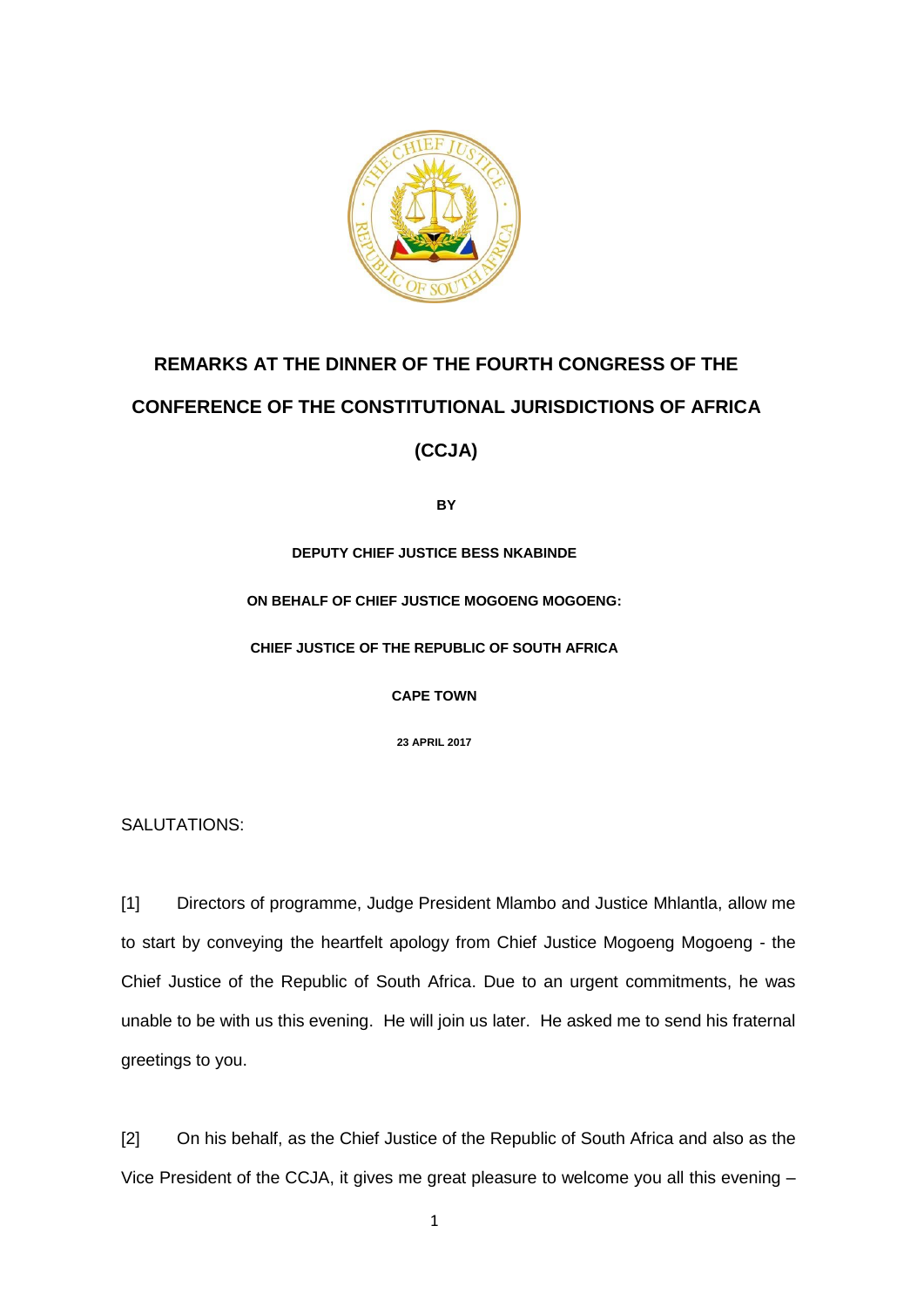at this Gala Dinner, which marks the beginning of the Fourth Congress of the Conference of the Constitutional Jurisdictions of Africa (CCJA). I also wish to express my deepest gratitude to all of you for having made time, despite your busy schedules, to be present with us at this very important historic occasion. The Judiciary of the Republic of South Africa, is immensely honoured by your presence here. Please feel welcome and enjoy your stay in this, our beautiful "the Mother City" and our beloved country, South Africa.

[3] I have been advised that the Third Congress of the CCJA, was well organised by the Constitutional Court of the Republic of Gabon. At that Congress, the members − through their collective wisdom, decided that South Africa should host the Fourth Congress of the CCJA, here in Cape Town.

[4] Today, after many weeks and months of hard work and preparation by the organising Committee, consisting of Justices Zondo, Jafta, Khampepe and Mhlantla as well as the Secretary General of the Office of the Chief Justice and her Team and the Secretary General of the CCJA and his team, that proposal has come to pass. Dear Committee, on my behalf and on behalf of the Chief Justice, the South African Judiciary, and the Judiciaries from all over of our beautiful Continent of AFRICA present, we are profoundly thankful to you for this − your exceptional efforts.

[5] A critical component of this symposium is the exchange of constitutional jurisprudence and judicial philosophies among members of respective judiciaries in the African region. As the host country, we recognise that the magnitude of this event is not only colossal in terms of its substantial impact to South Africa but also to Africa at large, particularly given the colonial and oppressive history of our beautiful continent. By the way, the "art and craft" of a Judge is not only informed by one's own legal experience,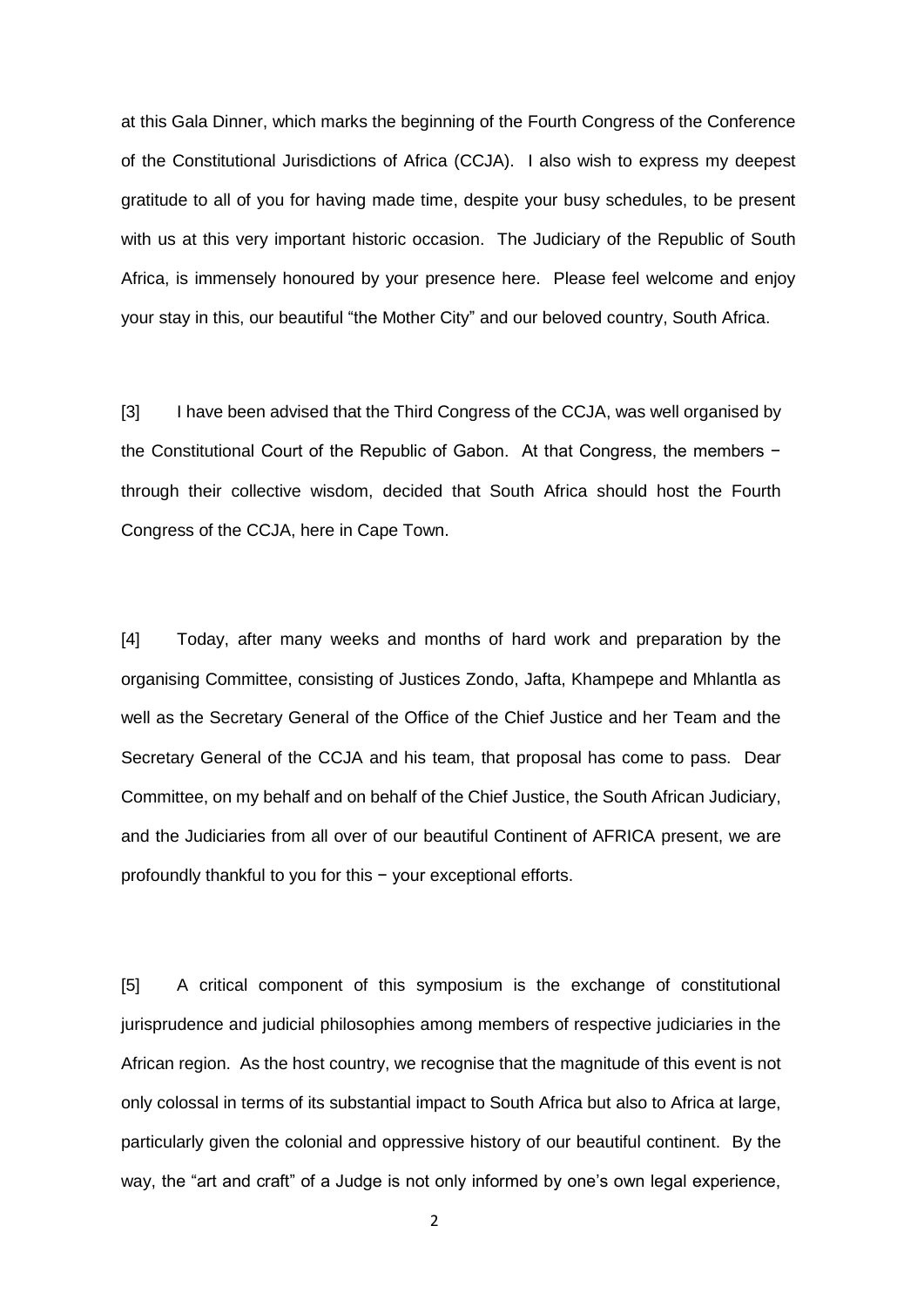expertise and jurisprudential ideologies; We, as judicial officers, do not only become enlightened by the reflections of our immediate colleagues in our courts, but also of our colleagues across other jurisdictions. That sharing of ideas enhances our judicial excellence. We therefore thank the CCJA, for visiting our oceanfront.

[6] The timing of this Fourth Congress could not have been better. This is so because our country celebrates the 21<sup>st</sup> anniversary since the adoption of our widely proclaimed Constitution. The theme of the Congress: "*Promoting the Independence of the Judiciary and the Rule of law"* is at the heart of our constitutional structure.

[7] As the South African Judiciary, we believe that judicial independence and the observance of the rule law should be central to all the jurisdictions that are and will be represented at this Congress and to all comparable democracies of the world.

[8] Struggles in our Continent, brought about by many things including, the injustices of our past, poverty, displacement, inequality, racisms, xenophobia; patriachy and sexism, require open-mindedness and concerted efforts from all of us in our broader agenda for constitutionalism, so that we can make our continent of AFRICA, a better place for all who live in it – united in our diversity.

[9] Former Chief Justice Chaskalson gave insight on the interpretation of the South African Constitution. In one of the early decisions of the Court, he said the following and these remarks rebound today: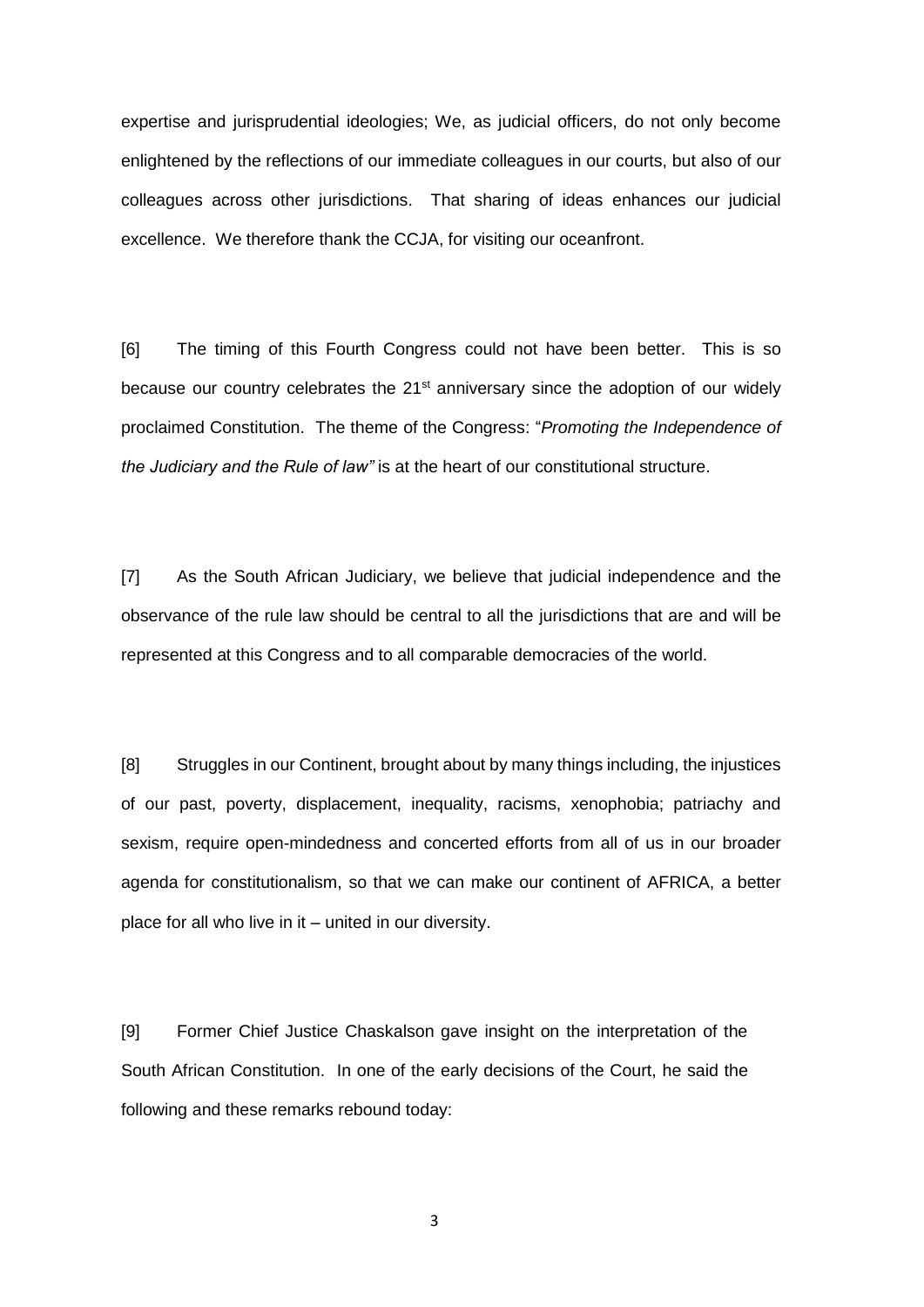"The very reason for establishing the new legal order, and for vesting the power of judicial review of all legislation in the courts, was to protect the rights of minorities and others who cannot protect their rights adequately through the democratic process. Those who are entitled to claim this protection include the social outcasts and marginalised people of our society. *It is only if there is a willingness to protect the worst and the weakest amongst us, that all of us can be secure that our own rights will be protected*." (*S v Makwanyane* at para 88) (My emphasis.)

[10] The former President of the Supreme Court of Appeal, President Howie, communicated to the delegates at the National Judges Symposium few years ago, that "without independence the nation's people could not be genuinely free." And further, he said, "without the Courts, that liberty would be impossible to achieve or preserve."

I must hasten to mention, by way of parenthesis, that to make considerable social change in our adjudication, sight should however not be lost of the fact that, devoid of the active cooperation of others (state organs) and, at least, an acquiescent public response, court decisions will have no impact. Those decisions may assume the character of judicial desires − instead of gaining effectiveness when it comes to enforcement.

[11] Esteemed Colleagues, although Judicial independence has been discussed at various symposia across the world for many years and, progressively, with somewhat rising frequency, you would probably agree that the need for such discourse has even intensified in all our jurisdictions.

[12] The more of similar discourses will dispel certain misconceptions about our accountability, as judicial officers particularly the misconception that we are accountable to those who appoint us. That is not and ought not to be the case. Nobody, nowhere, should dictate to a judge how to judge and what decision, she or he, should make.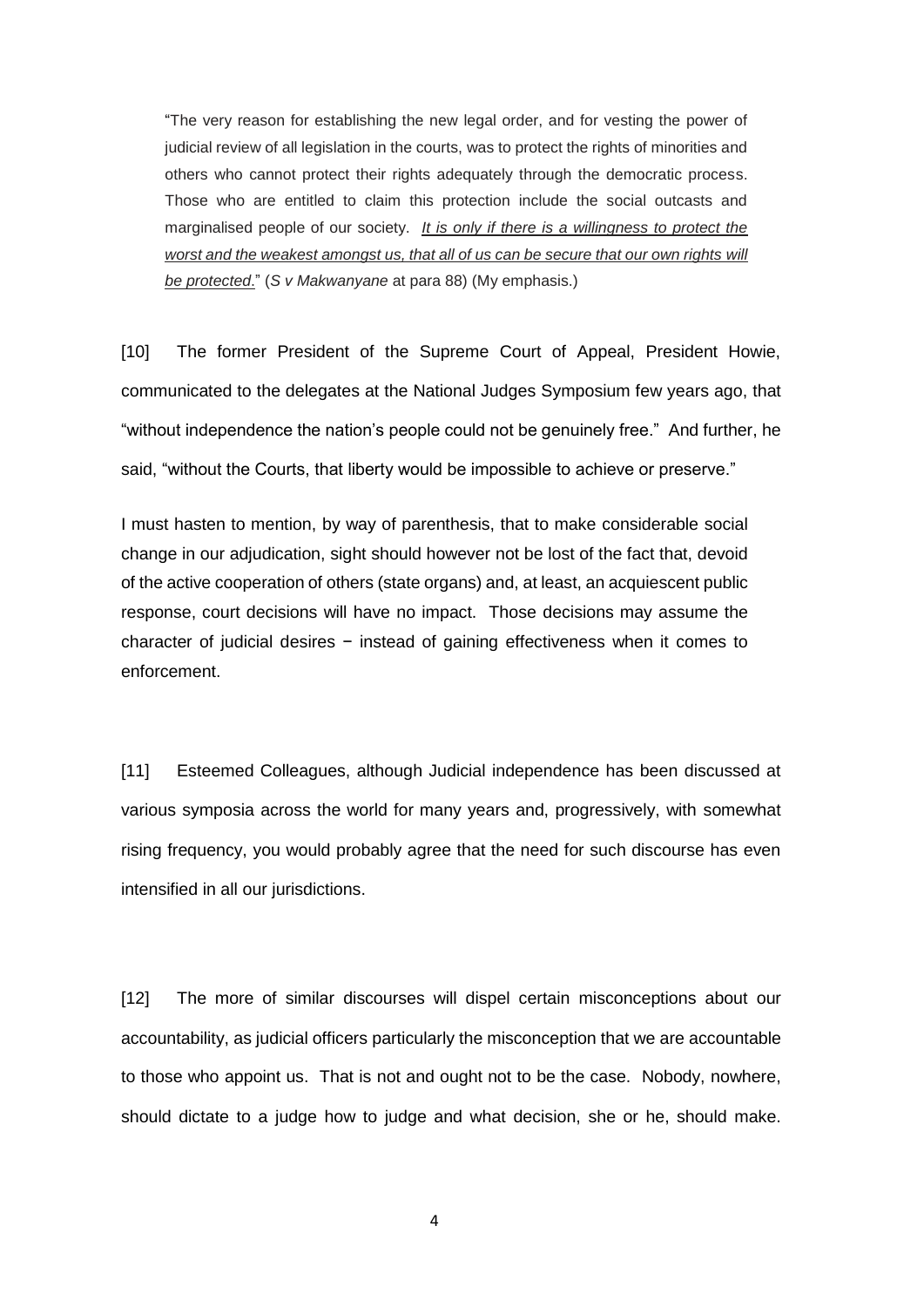Indeed, judges owe and should owe no favours. And, if the public has to have confidence in us, as the Judiciary, it should never be given an impression that Judges owe favours.

[13] To render Judges as independent as possible, so said President Howie, "they are, for the decisions they make in court, answerable only to the decisions of higher courts, to the law and their consciences."

[14] In our country, the objective structure of judicial independence is founded in the Constitution itself. The Constitution prohibits interference with the functioning of courts and enjoins organs of state, through legislative and other measures, to assist and protect the courts to ensure the independence, impartiality, dignity, accessibility and effectiveness of the courts (section 165(4)).

[15] It cannot be gainsaid that Judiciaries or judges play a significant role in the lives of our people. Whenever people have disputes, their first port of call is the Judiciary. In many of our jurisdictions, Courts have given HOPE to the people of our Continent. It is for that reason that the Judiciary in all our different countries, should always be seen to be independent.

[16] But not only that, our people should also understand the role of the Judiciary, as the third arm of the state. It is therefore incumbent in every one of us, particularly, as Heads of our Courts, Judiciaries and as senior members of the Judiciaries, to inculcate a culture which demonstrate that as Judges, we value our independence and will always discharge our duties without fear, favour or prejudice. And we must ensure that the oath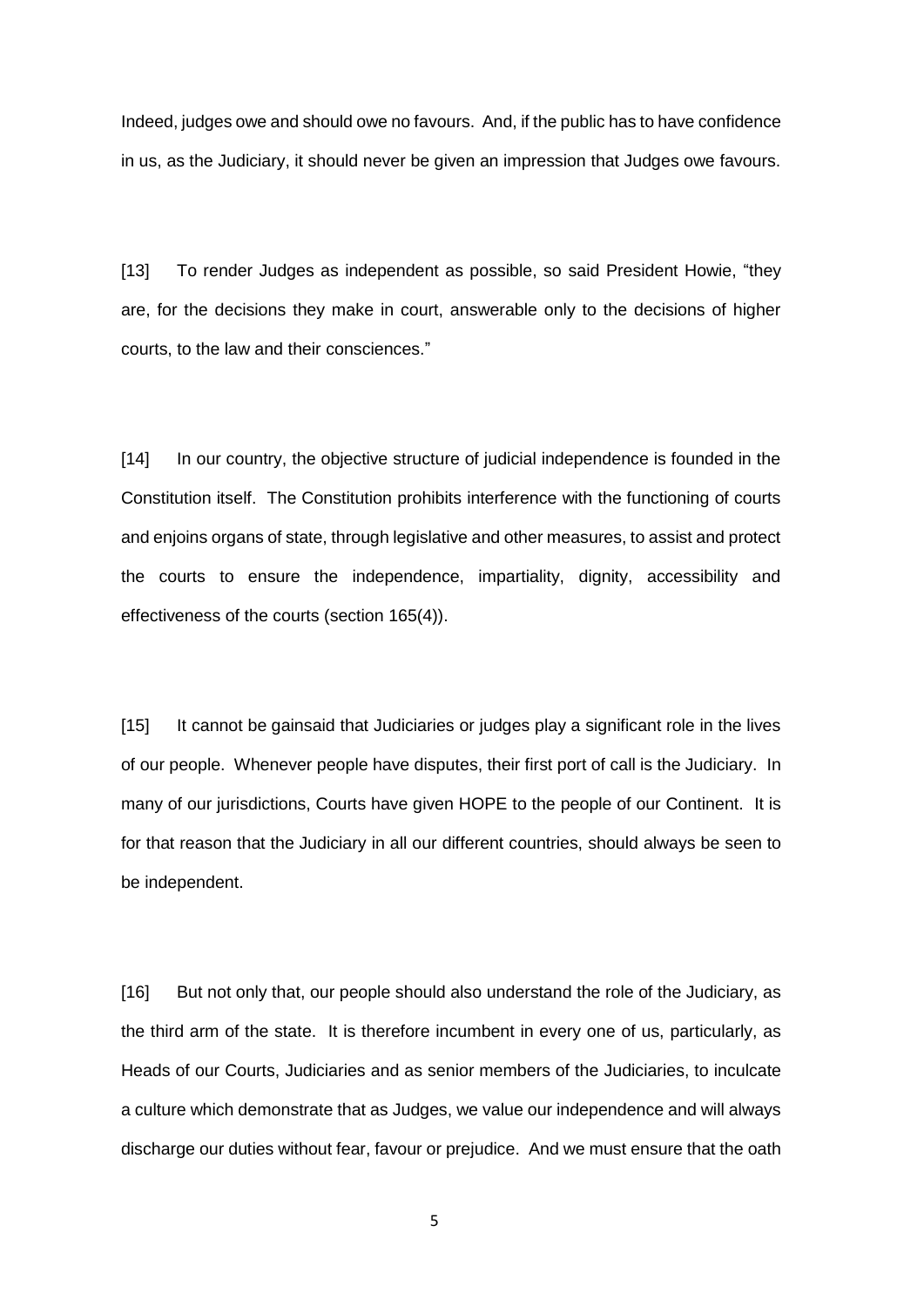of office or affirmation to administer justice to all persons alike without fear, favour or prejudice, is jealously guarded. After all, we are the guardians of our constitutions.

[17] The importance of promoting the independence of the Judiciary and the rule of law was eloquently captured by our former President Mandela in the following words:

"The importance of the independence of the Judiciary is one of the pillars of our democracy and equally fundamental is the commitment to abide by the decisions of the courts, whether they are in one's favour or not." (Address at the opening of the President's budget debate, 21 April 1998.)

[18] We all know that the principles of judicial independence and observance of the rule law are not only central to our constitutional jurisprudence but also to the agenda of the African Union. It is therefore not surprising that it was the African Union which was behind the establishment of the CCJA with a view to ensure constitutional compliance. The achievement of the CCJA's objectives is largely dependent on the independence and impartiality of our Judiciaries.

[19] Esteemed Directors of programme and Colleagues, I am unable to conclude without saying few words about the principles of the separation of powers and the issue of funding the Judiciary – that lacks the SWORD and PURSE in administering Justice to all. Please bear with me.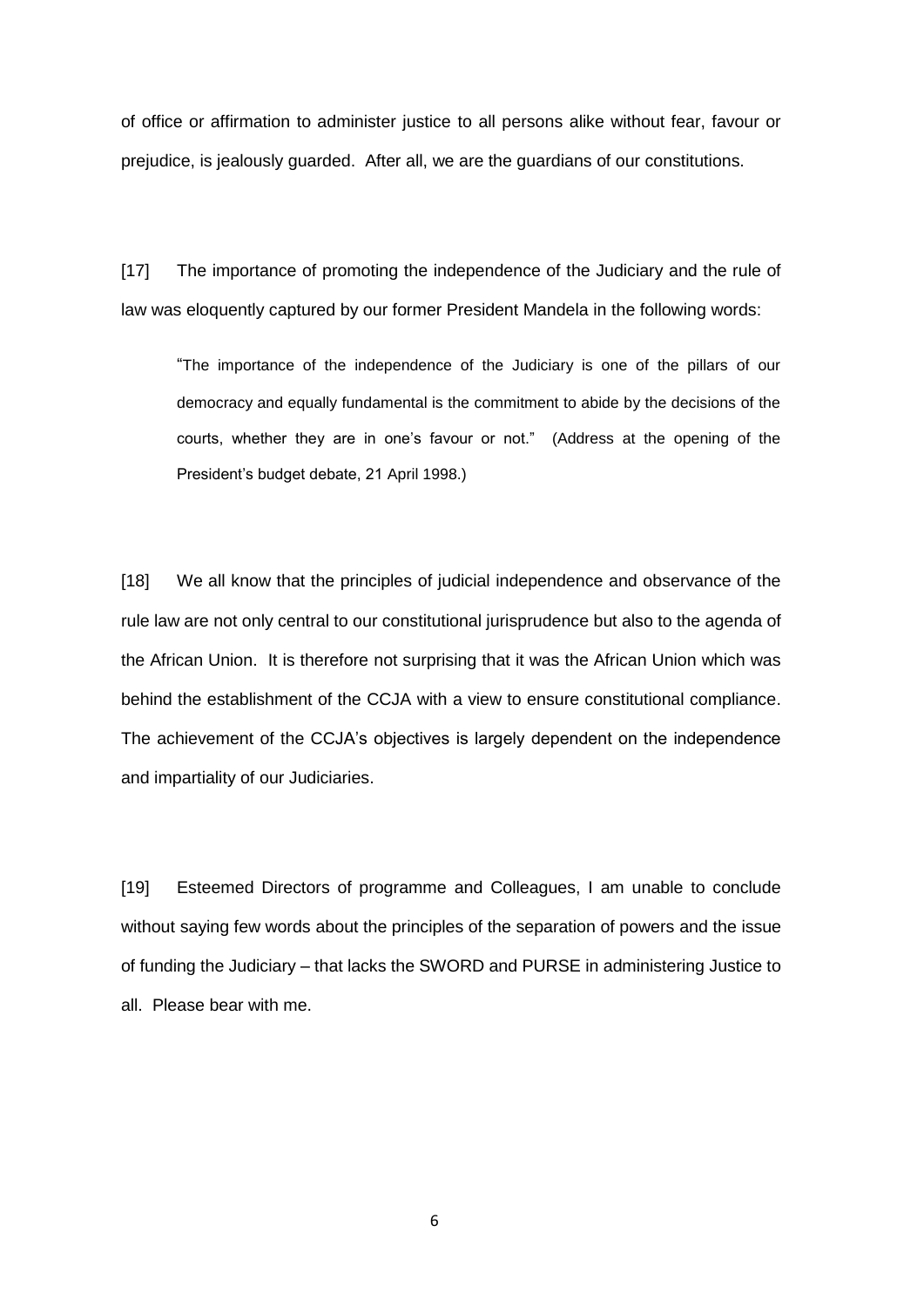[20] The question of separation of powers, although not constitutionally entrenched, is a constitutional issue. An independent judiciary, as an ultimate guardian of the Constitution, gives hope to the citizenry.

[21] The most inescapable criticism to the Judiciary is that Courts usurp the function of the administration. Some critics say that Court are taking on the tasks of policy determination that are best left to the expertise and discretion of the Executive. The criticism assumes the coherence of a distinction between legislation and adjudication and the possibility of a neutral constitutional adjudication.

[22] A view is held by some, across certain political spectrum, that the role of independent judges in our constitutional democracy should be limited. Sometimes criticism is made that Judges are making the law. Whether Judges understand issues of policy is a matter beyond the scope of my talk tonight. That should therefore be left for discussion, for another day.

[23] Suffice it say that the Constitutional Court of South Africa is, in my view, aware of the danger of taking on a policy role to a degree characteristic of political authority and indeed running the risks of being mistaken for one. Nonetheless, the separation of powers, while suggesting good reasons why the lines must be drawn, does not of itself indicate where the lines should be drawn.

[24] When litigants seek vindication of their rights, we do not and ought not simply shrug our shoulders and say priorities are matters of policy. It speaks to reason that when Courts scrutinises an official decision, it inevitably engages in policy.

[25] The principle and challenges of the separation of powers recur and will continue recurring. It is a question of a "delicate balance" and not a "difficult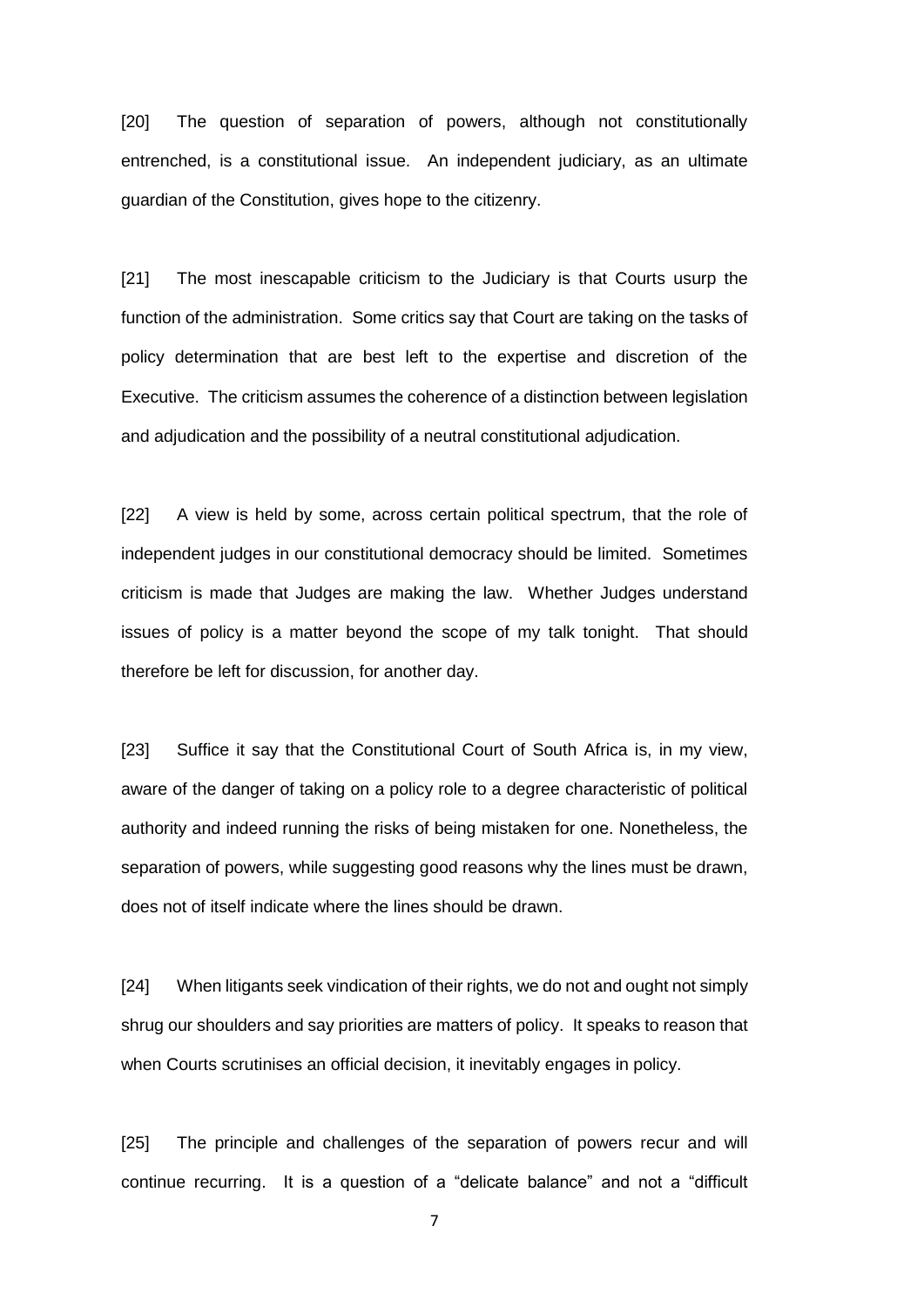balance." The former is the check and balance between the three conventional state powers.

[26] The role, power and duty of the courts derive directly from the Constitution. Judges have no discretion to refuse or avoid exercising such judicial power. Besides, there is no political consideration that entitles courts to escape their constitutional obligations. It follows that the tension between the judiciary and executive is bound to exist.

[27] This was aptly put by the former Chief justice Chaskalson when he said–

*"It is probably inevitable that there should be some tension between judges and politicians in a country like ours where the Constitution entrenches the rule of law, and makes provision for an independent judiciary, and judicial review of legislative and executive action. This is inherent in the separation of powers and is not solely a South African phenomenon."*

[28] A former chief Justice of Australia, Chief Justice Gleeson, endorses these remarks in these terms:

*"It is self-evident that the existence of [judicial review] will, from time to time, frustrate ambition, curtail power, invalidate legislation, and fetter administrative action. As the guardian of the Constitution, the High Court from time to time disappoints the ambitions of legislators and governments. This is part of our system of checks and balances. People who exercise political power, and claim to represent the will of the people, do not like being checked and balanced."*

[29] I mention en passant that when it comes to appointments of judges, the independence of the Judiciary may be attained if the important institutions such as the Judicial Service Commission (JSC) is comprised mainly of Judges. After all, the JSC's discharge of its responsibility − interviewing and recommending suitable candidates for judicial appoints is important for the well-being of the constitutional order, in general. The lack of resources by the Judiciary - and its continual dependence on the executive for money, may be damper to judicial independence.